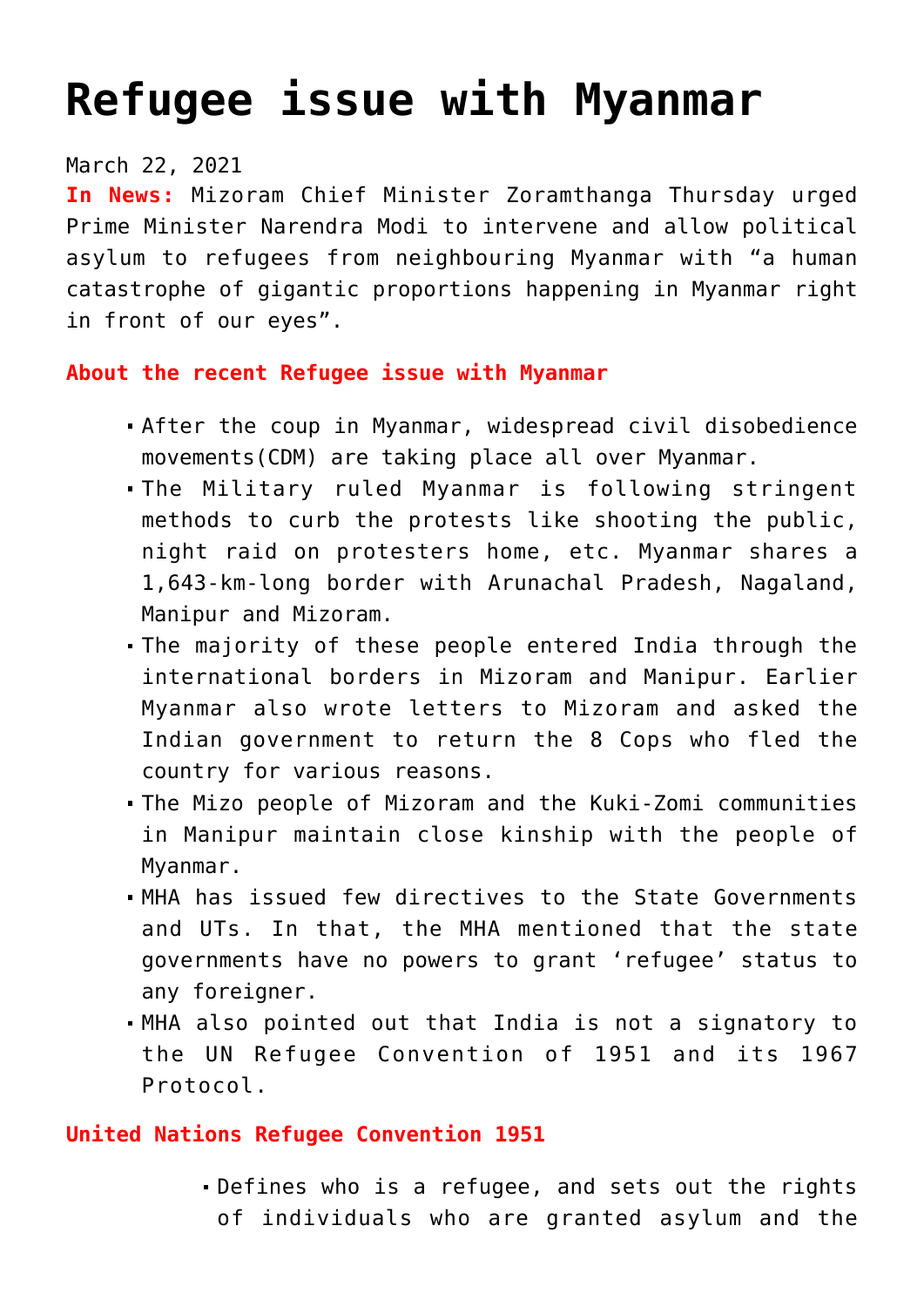responsibilities of nations that grant asylum. It also set out which people do not qualify as refugees, such as war criminals.

- Grants certain rights to people fleeing persecution because of race, religion, nationality, affiliation to a particular social group, or political opinion.
- Provides for some visa-free travel for holders of travel documents issued under the convention.
- The Convention builds on Article 14 of the Universal Declaration of Human Rights 1948, which recognizes the right of persons to seek asylum from persecution in other countries.
- A refugee may enjoy rights and benefits in a state in addition to those provided for in the Convention
- The 1967 Protocol included refugees from all countries as opposed to the 1951 Convention that only included refugees from Europe.

## **India is not a member of this convention.**

## **Legal Framework for Refugees in India**

- **Article 51 of the Indian constitution:** This provision states that the state shall endeavour to foster respect for international law and treaty obligations in the dealings of organized people with one another.
- **Citizenship Act of 1955:** An illegal immigrant can be of two types.
	- Foreign national enters into India with valid travel documents but stays beyond their validity, or
	- Foreign nationals entered India without any valid travel documents.
- **Foreigners Act, 1946:** The central government has the right to deport any foreign national.